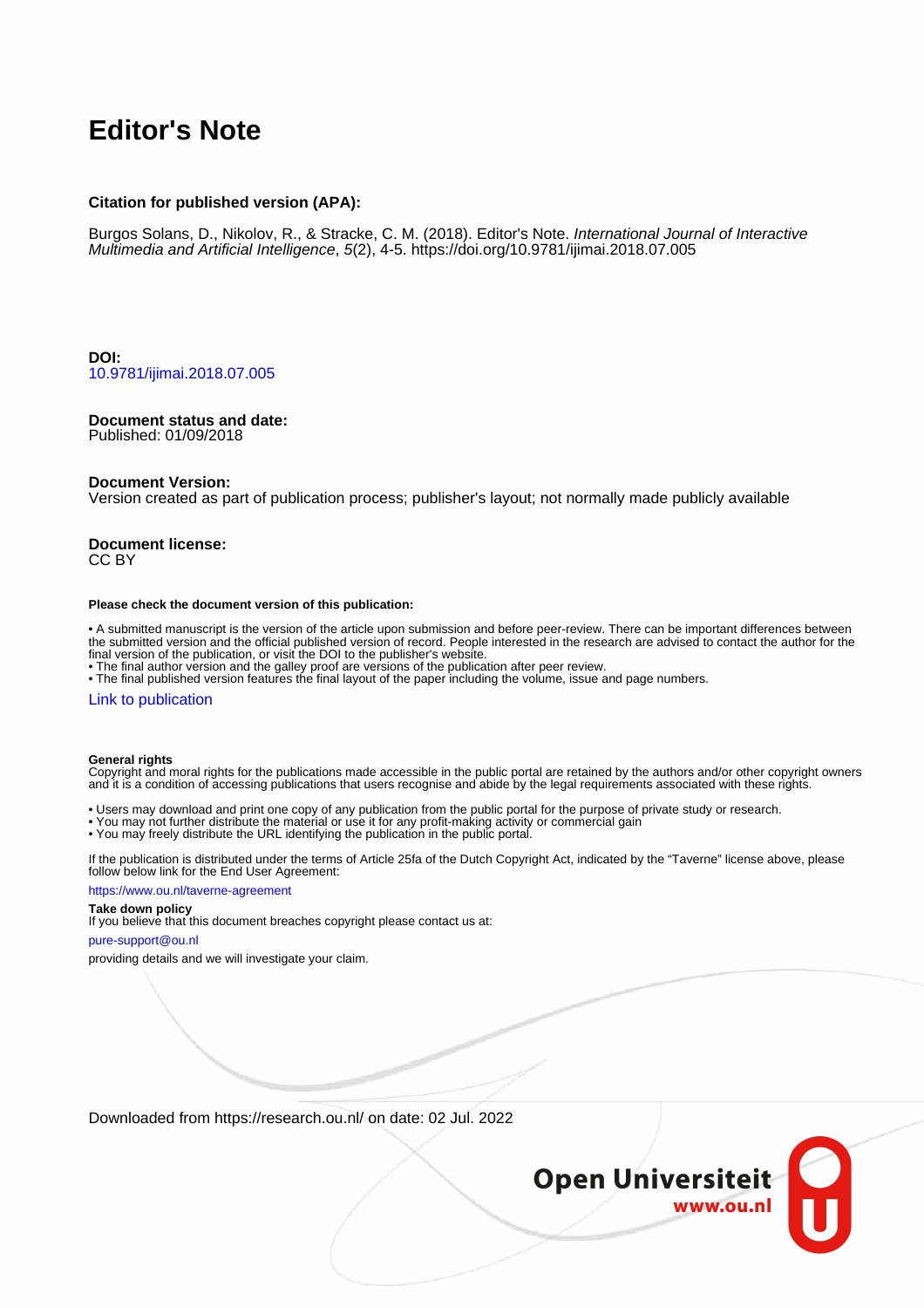# Editor's Note

One of the most well-known requirements in educational settings is the need to know what happens in a course, lesson plan or full academic programme. That is true for any type of education but in particular for Open Education with the multiple dimensions of openness (Stracke, 2018). On the one hand, educators (i.e. teachers, professors, tutors, etc.) and practitioners in Open Education need to reshape the course plan according to the actual features of the learners (e.g., learning styles, motivation, performance, et cetera) and therefore they require real-time analytical information to supervise, assess, adapt and offer feedback to the learners. On the other hand, Open Education offers specific opportunities through online learning using Open Educational Resources (OER) and providing Massive Open Online Courses (MOOCs) (Corbi & Burgos, 2015). The online environments and platforms provide huge amount of data on all activities (a huge Excel sheet, labelled as Big Data). More importantly, Open Education with open teaching and learning is now commonly shaped by a learnercentred approach that pushes the learners to be the driver of their own learning. That is, learners require awareness to self-assess their progress along the course and make decisions for their next steps. In short, Open Education is now an always changing process that requires effective support for the decision making process by the educators and the learners.

In addition, Open Education at any time requires a big deal of flexibility, as an overall strategy for achieving learning quality and success: flexible learning means to get knowledge, retrieve information and provide feedback at any time, from anywhere; flexible teaching requires to assess from multiple locations and devices and to provide coaching in a large variety of formats; flexible academic management, to combine personal objectives with group goals along with institutional vision and accreditation requirements; flexible content authoring, to integrate open educational materials from the best sources, no matter if proprietary or not; flexible policies, to match competences with official credit recognition from those open sources.

To this extent, the emergence of big data in the open educational arena pushes the research of data mining and analytic techniques in order to describe and understand facts and processes in the course context. Learning Analytics is a relatively recent research field that provides techniques and methods to extract information from learning scenarios, to process the data for automatic discovery of information that goes beyond the raw data, and to report back the findings to the participants of the learning process (i.e. learners, educators) (Picciano, 2014). As a general approach, the human judgement plays a central role in the sense-making process of Learning Analytics systems, while the automatized discovery is a tool to accomplish this goal.

According to the International Conference on Learning Analytics and Knowledge, Learning Analytics refers to "the measurement, collection, analysis and reporting of data about learners and their contexts, for [the] purposes of understanding and optimizing learning and the environments in which it occurs" (Siemens, 2012). It is one of the fastest growing field in technology enhanced learning research (Baker & Yacef, 2009; Ferguson, 2012; Romero & Ventura, 2007). McGrath (2010) and Romero et al. (2008) provide sample use cases of how challenges of tracking learner activities are met with data mining techniques in the context of Learning Management Systems (LMSs). Jivet et al. (2017 and 2018) present a literature review of Learning Analytics dashboards and Scheffel et al. (2017) propose an evaluation framework for Learning Analytics dashboards.

Research is very active in the Learning Analytics field, but there is

yet a need for a real impact on daily activities of the end-users. Learners, educators and academic managers require a more flexible and open paradigm to integrate the best of materials, ideas, resources, strategies and any other component of the learning path. This special issue on big data and open education combines a number of excellent outcomes in the field, which can provide a real impact in both, current and future trends and research directions in the research area and the related application contexts. The special issue focuses on the full process of Learning Analytics in Open Education: from data collection methods, through innovative use of analysis techniques in the educational world, and up to information representation methods, with a clear stress on improving a flexible and personalised approach to open and distance settings, for every single shareholder in the learning process.

Analytics techniques are used for the early identification of learners at risk, for score prediction, and as a straightforward way to help learners self-assess their performance on a course. This problem is addressed by a well-known area called 'academic analytics' (Campbell et al., 2007), of which there are several examples in the literature. Macfadyen & Dawson (2010) present an 'early warning system' for educators that mines data from the LMS; Munoz-Organero et al. (2010) establish a relationship among usage patterns of LMS and learner motivation; Romero-Zaldivar et al. (2012) analyse the correlation between learner involvement on a course and the score they obtain; and Swan (2016) closes the gap between analytics, learning and visualisation.

Visual analytics techniques also use graphical representations for synthesising information and deriving insights from large amounts of dynamic, ambiguous and often conflicting data; they are used to detect the expected and discover the unexpected (Keim et al., 2008). They also increase learner retention (De Freitas, 2015) and boost the open paradigm to education (El-Assady et al., 2018). The idea behind visual analytics is to let a computer program filter and pre-process the data, arrange it visually and then let the user perform an interpretation. Given that the field of visualisation is so relevant for supporting educators and learners, Santos et al. (2013) and Bodily et al. (2018) discuss the concept of 'learning dashboards' and identify its empirical evaluation as a research challenge. De Laet et al. (2018) present a framework for the creation of learning dashboards, considering different roles in the learning process and allowing for their integration with third-party systems.

Beyond the logical technical risks and challenges of working with real-time information, process speed and information accuracy, however, practical daily implementation of these visualisation techniques remains a challenge. The practical adoption by nontechnical educators of such dashboards requires closer integration with the educational methodology, the learning scenario and the lecturer's profile. Although there is great potential to improve the relation between learner, educator, scenario, institution and other potential practitioners and stakeholders, the field of visual learning analytics requires a clear connection with the end user (educators as well as learners) from basic to expert level, so that they become widely adopted and increasingly useful to the educational community.

The expected impact of Learning Analytics strategies ranges from the promotion of the learners' self-reflection, to the reshape of institutional educational strategies, through the support to educators. It copes with many various areas such as OER and MOOCs, formal and informal learning, face-to-face contexts, blended learning and distance scenarios. In addition, the impact on the actual learning situation highly depends on when the discovered information is presented to